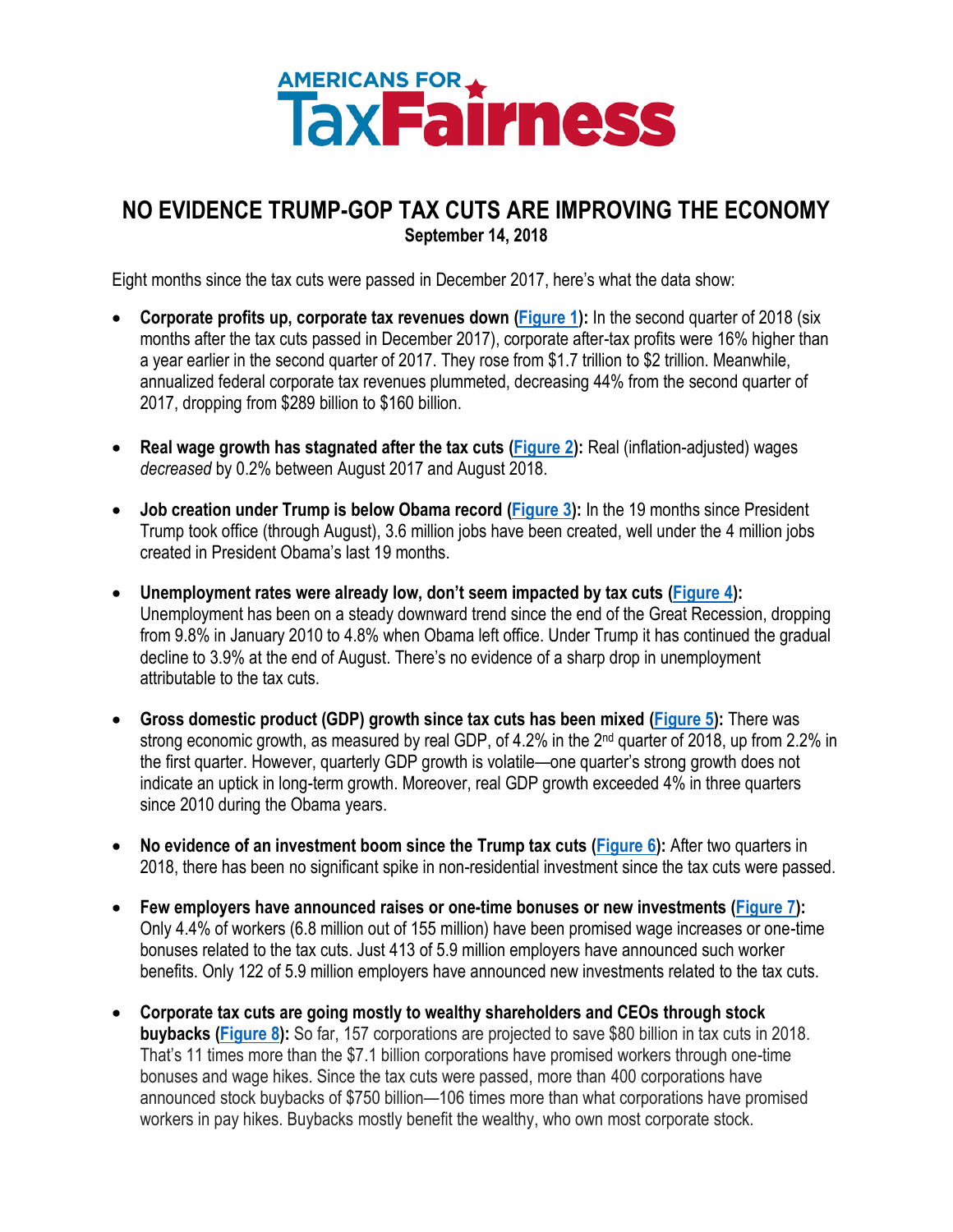<span id="page-1-0"></span>

**Figure 1: Corporate Profits Up, Corporate Tax Revenue Down**

Source[: Corporate profits](https://fred.stlouisfed.org/series/CPATAX#0) and [corporate taxes](https://fred.stlouisfed.org/series/B075RC1Q027SBEA) from Bureau of Economic Analysis, retrieved from FRED, as of August 30, 2018

In the second quarter of 2018 (six months after the tax cuts passed in December 2017), corporate after-tax profits were 16% higher than a year earlier in the second quarter of 2017. They rose from \$1.7 trillion to \$2 trillion. Meanwhile, annualized federal corporate tax revenues plummeted, decreasing 44% from the second quarter of 2017, dropping from \$289 billion to \$160 billion.

**[Back to top](#page-0-0)**

<span id="page-1-1"></span>

Real (inflation-adjusted) wages *decreased* by 0.2% between August 2017 and August 2018. This means workers actually have less buying power now than they did last year.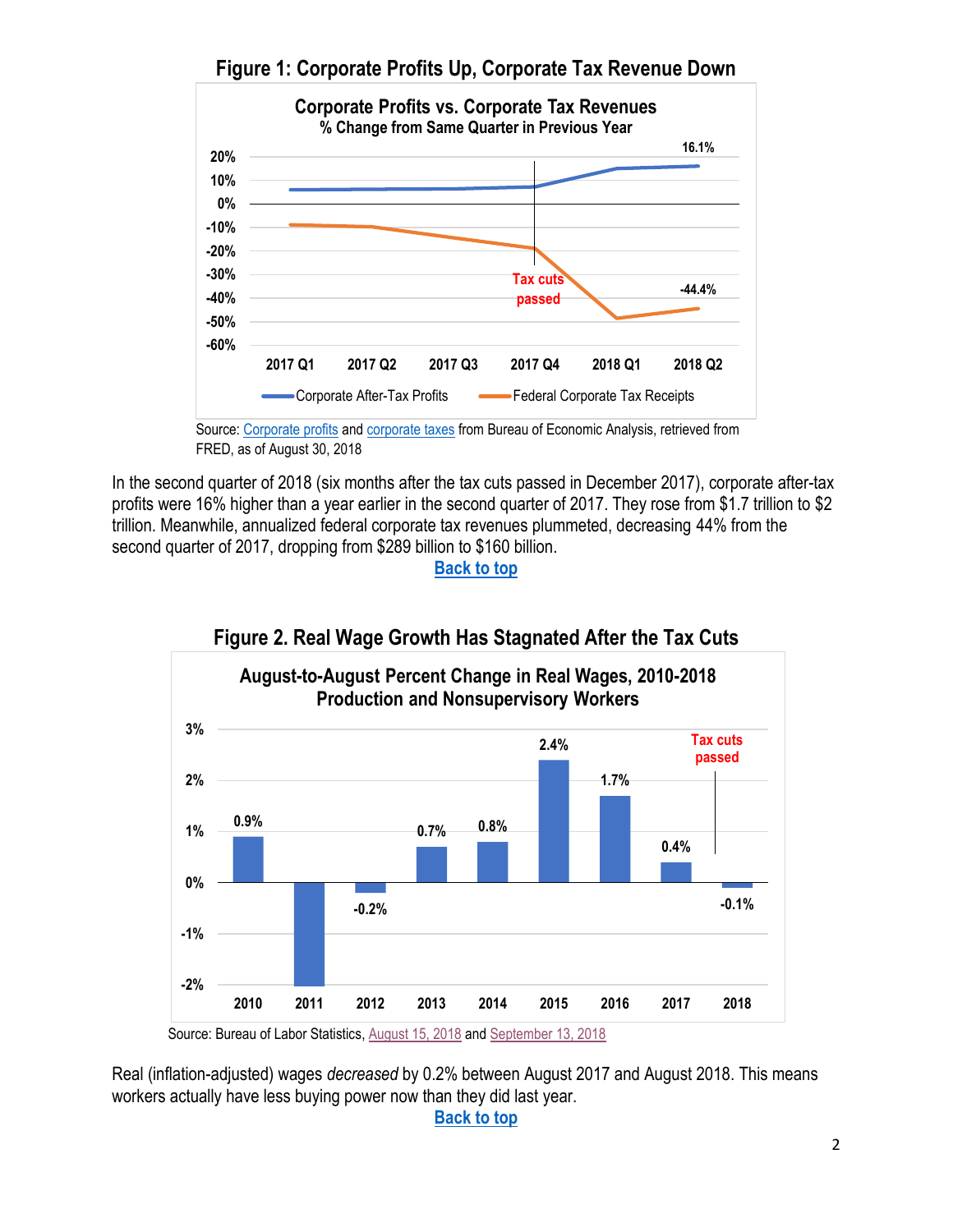<span id="page-2-0"></span>

The economy has added 3.6 million jobs since President Trump took office, well under the 4 million jobs created in President Obama's last 19 months (through August). If the tax cuts were supposed to make businesses go on hiring sprees, that certainly doesn't appear to have happened yet.

## **[Back to top](#page-0-0)**

<span id="page-2-1"></span>



<span id="page-2-2"></span>Unemployment has been on a steady downward trend since the end of the Great Recession, dropping from 9.8% in January 2010 to 4.8% when Obama left office. Under Trump it has continued the gradual decline to 3.9% at the end of August. There's no evidence of a sharp drop in unemployment attributable to the tax cuts.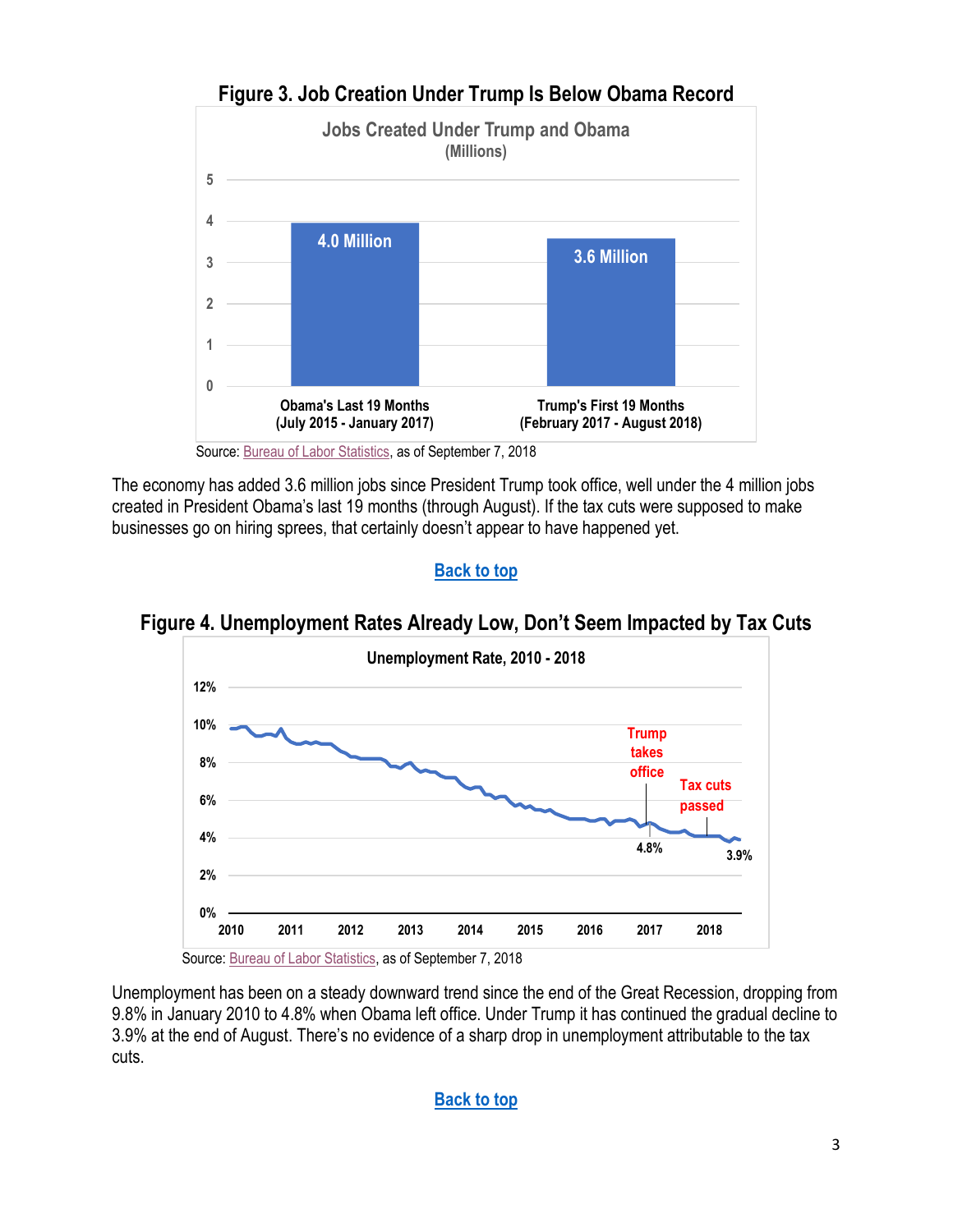

**Figure 5. Gross Domestic Product Growth Since Tax Cuts Has Been Mixed**

Source: [Bureau of Economic Analysis,](https://www.bea.gov/national/xls/gdpchg.xlsx) as of August 20, 2018

There was strong economic growth, as measured by real GDP, of 4.2% in the 2nd quarter of 2018, up from 2.2% in the first quarter. However, quarterly GDP growth is volatile—one quarter's strong growth [does not](https://www.nytimes.com/2018/07/28/opinion/why-one-quarters-growth-tells-us-nothing.html)  [indicate](https://www.nytimes.com/2018/07/28/opinion/why-one-quarters-growth-tells-us-nothing.html) an uptick in long-term growth. Moreover, real GDP growth exceeded 4% in three quarters since 2010 during the Obama years.

#### **[Back to top](#page-0-0)**

<span id="page-3-0"></span>

**Figure 6: No Evidence of an Investment Boom Since the Trump Tax Cuts**

Sources: ATF analysis of [Bureau of Economic Analysis](https://www.bea.gov/iTable/iTable.cfm?reqid=19&step=2#reqid=19&step=2&isuri=1&1921=survey) (National Income and Product Accounts Table 1.1.3)

Real non-residential fixed investment increased by 6.7% and 7%, respectively, in the 1<sup>st</sup> and 2<sup>nd</sup> quarters of 2018 on a year-over-year basis. Year-over-year investment growth reached 8% in the 3rd quarter of 2014 and 12.9% in the 1st quarter of 2012. There's no evidence of an investment boom since the tax cuts were signed into law. Even new [capital goods orders](http://cepr.net/blogs/beat-the-press/trump-tax-cut-leads-to-investment-boom-just-kidding) (orders placed with U.S. factories for nondefense business equipment) are lower than levels reached during the Obama recovery.